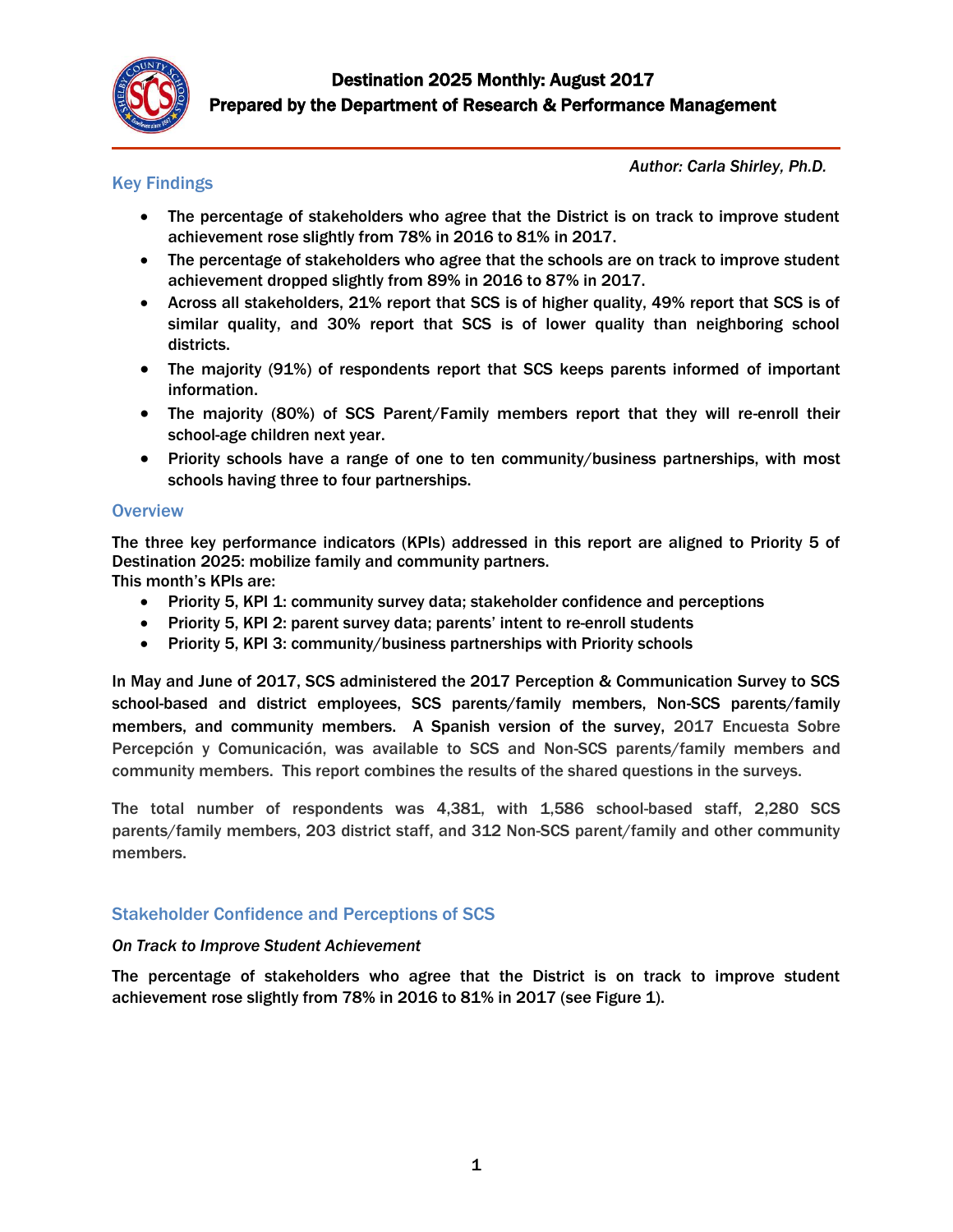



Figure 1. Percentage of Stakeholders Who Agree that the District is On Track to Improve Student Achievement

Although confidence in SCS schools themselves remains relatively high, the percentage of stakeholders who agree that the schools are on track to improve student achievement dropped slightly from 89% in 2016 to 87% in 2017 (see Figure 2). A new question in the 2017 survey asked SCS parents/family members for their level of agreement on whether their children's schools are on track to improve student achievement, and 44% completely agreed and 42% somewhat agreed. A higher percentage of parents completely agree that their child(ren)'s schools are on track (44%) versus SCS schools in general (31%).



Figure 2. Percentage of Stakeholders Who Agree that Schools are On Track to Improve Student Achievement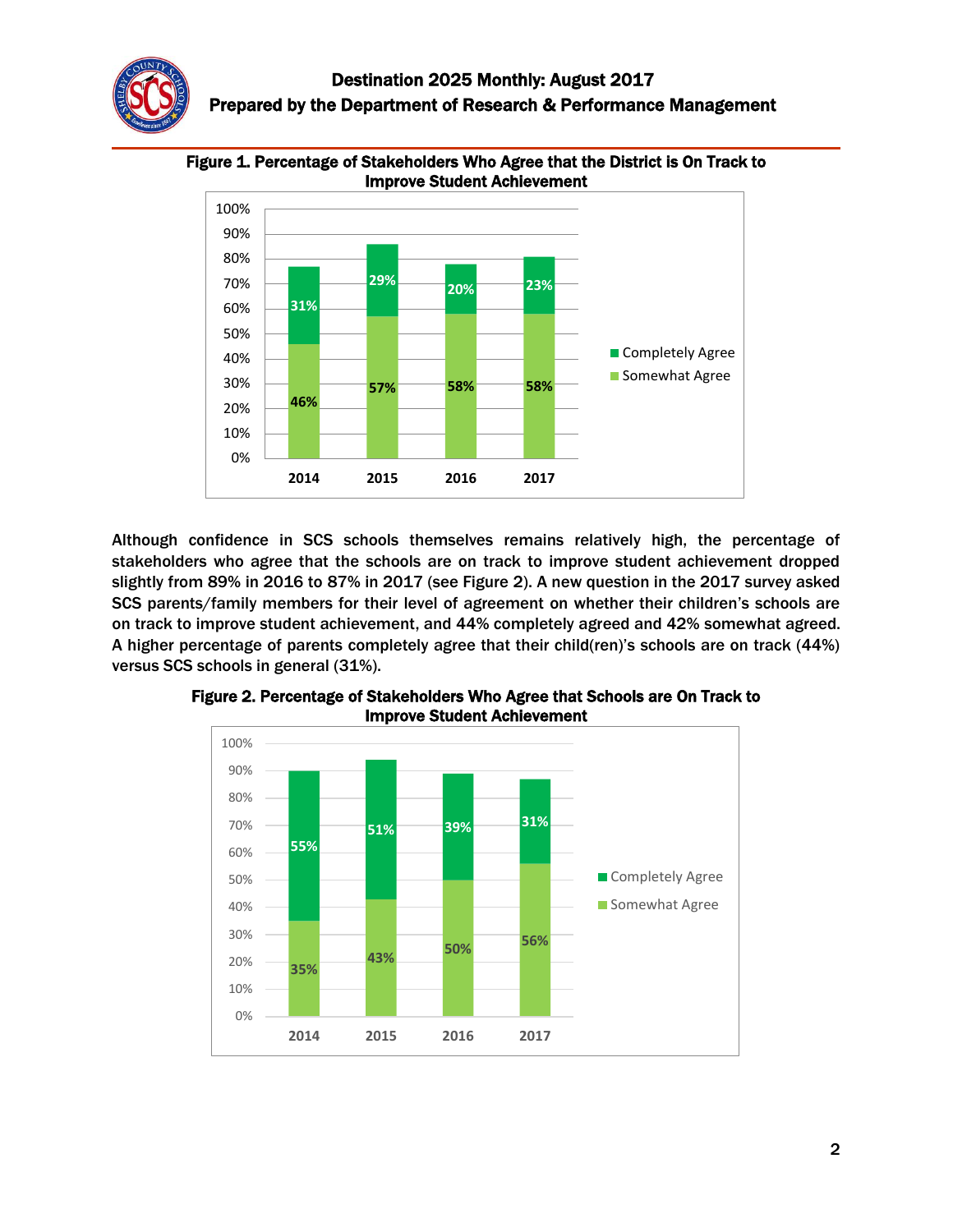

# *SCS Quality compared to Neighboring Districts*

Across all stakeholders, 21% report that SCS is of higher quality, 49% report that SCS is of similar quality, and 30% report that SCS is of lower quality than neighboring school districts. By group, community members perceive the quality of SCS as lower than SCS school staff and SCS parents/family members (see Figure 3).



### Figure 3. Percentage of Perceived Overall Quality of SCS Compared to Neighboring School Districts

The respondents were asked to explain their rankings of SCS compared to neighboring districts. Those who ranked SCS as higher quality and some who ranked it as similar quality focused on these assets:

- Broad selection of programs, activities, and services
- Diverse learning environment
- Better able to meet needs of all students
- Qualified and caring teachers
- Good relationships among parents, students, and schools

The following quotations illustrate these themes:

*Wider selection of programs and curriculum in general, better diversity and representation of humankind. -*School staff

*The number of specialized programs, the optional schools offerings, the number of arts and cultural programs, and the level of support for parents and students far exceeds the neighboring school districts.* -SCS Parents/Family

*We have the tools to shape those who are not as fortunate as neighboring districts, and we do a great job.* -School staff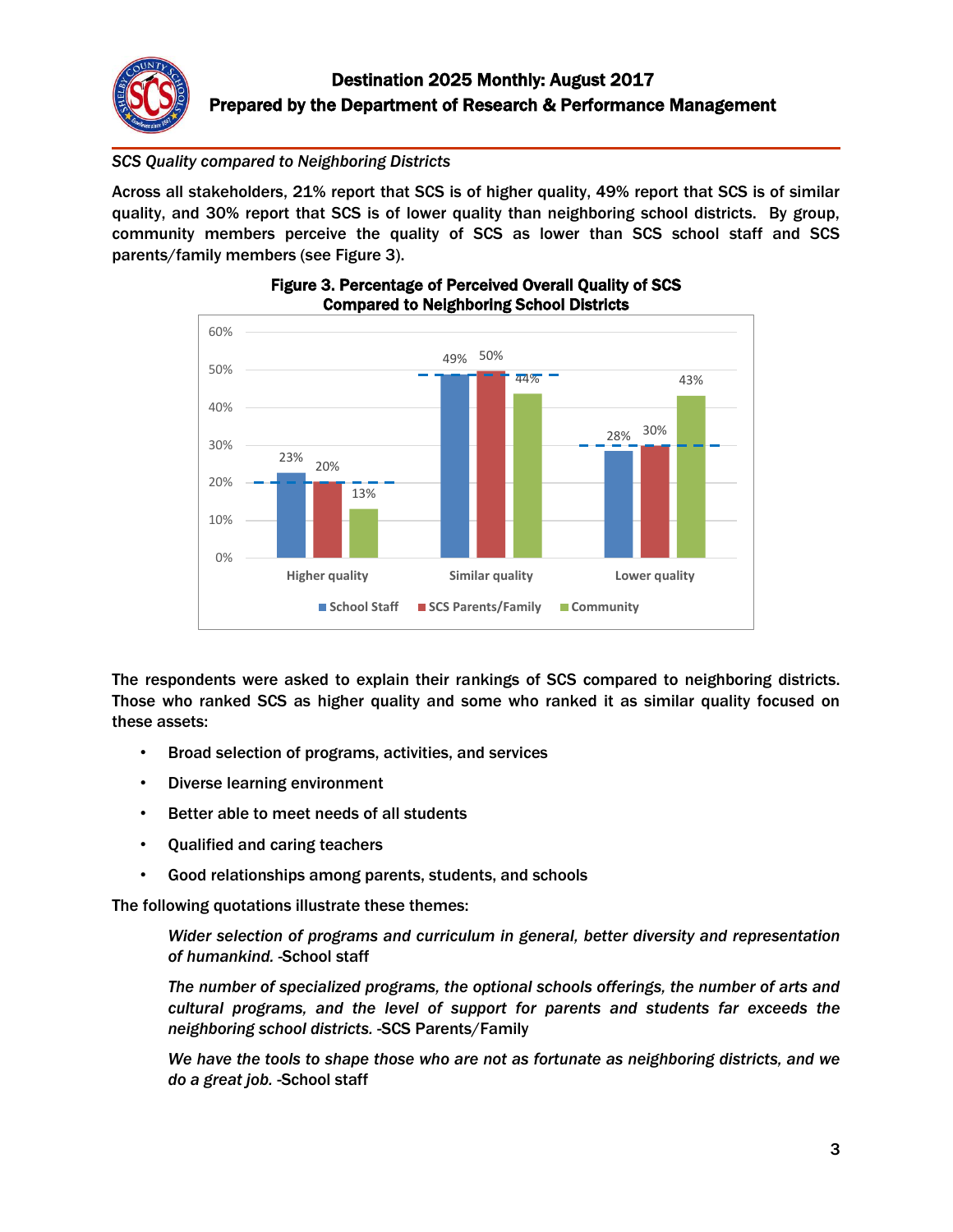

*In my opinion, I believe the SCS Teachers have more experience and knowledge of what the children need to become successful. -*SCS Parent/Family

*The staff and administration are competent and professional. Teachers perform at a high level, and the principal is an exceptional role model for the students.* -SCS Parent/Family

The majority of the stakeholders ranked SCS as of similar quality to neighboring school districts, but their reasons for doing so varied widely from SCS being just as good as neighboring districts to all districts having positives and negatives, and to all schools in the county being of average quality.

The following quotations illustrate these themes.

 *I feel like most SCSs have just as much to offer students as neighboring districts.* -SCS Parents/Family

*I think we are comparable. I think the perception of some may be that the quality is lower. I do not think the quality is lower. However, I think that our students are more from environments of poverty that make their learning more challenging and therefore skews the perception of the quality of SCS.* -School staff

*Each district has its issues. We have more to offer our community and students. The other district seems to appreciate their employees better. It evens out.* -School staff

*There are under performing schools in both Shelby county and neighboring communities. Both have great AP and optional programs available.* -SCS Parents/Family

*Our school district isn't performing at a top-tier level, but it is similar to the districts around us that have similar circumstances.* -School staff

 *Equally subpar and needing stronger central leadership.* -Community Member

The stakeholders who ranked SCS as lower quality than neighboring districts focused on these challenges or gaps:

- Low academic performance
- Low parental involvement
- Fewer resources
- Poor relationships among parents, students, and schools
- Student behavior issues

The following quotations illustrate these themes:

*The students are low performing, there is very little parent involvement.* -School staff

*SCS does not provide basic needs, safe and clean facilities, and spends more time testing than teaching.* -SCS Parents/Family

*I feel the SC school system doesn't provide enough resources for children to prepare them for next grade promotions and college readiness.* -Community Member

*I don't believe enough teachers and schools are completely invested in the success of our children.* -SCS Parents/Family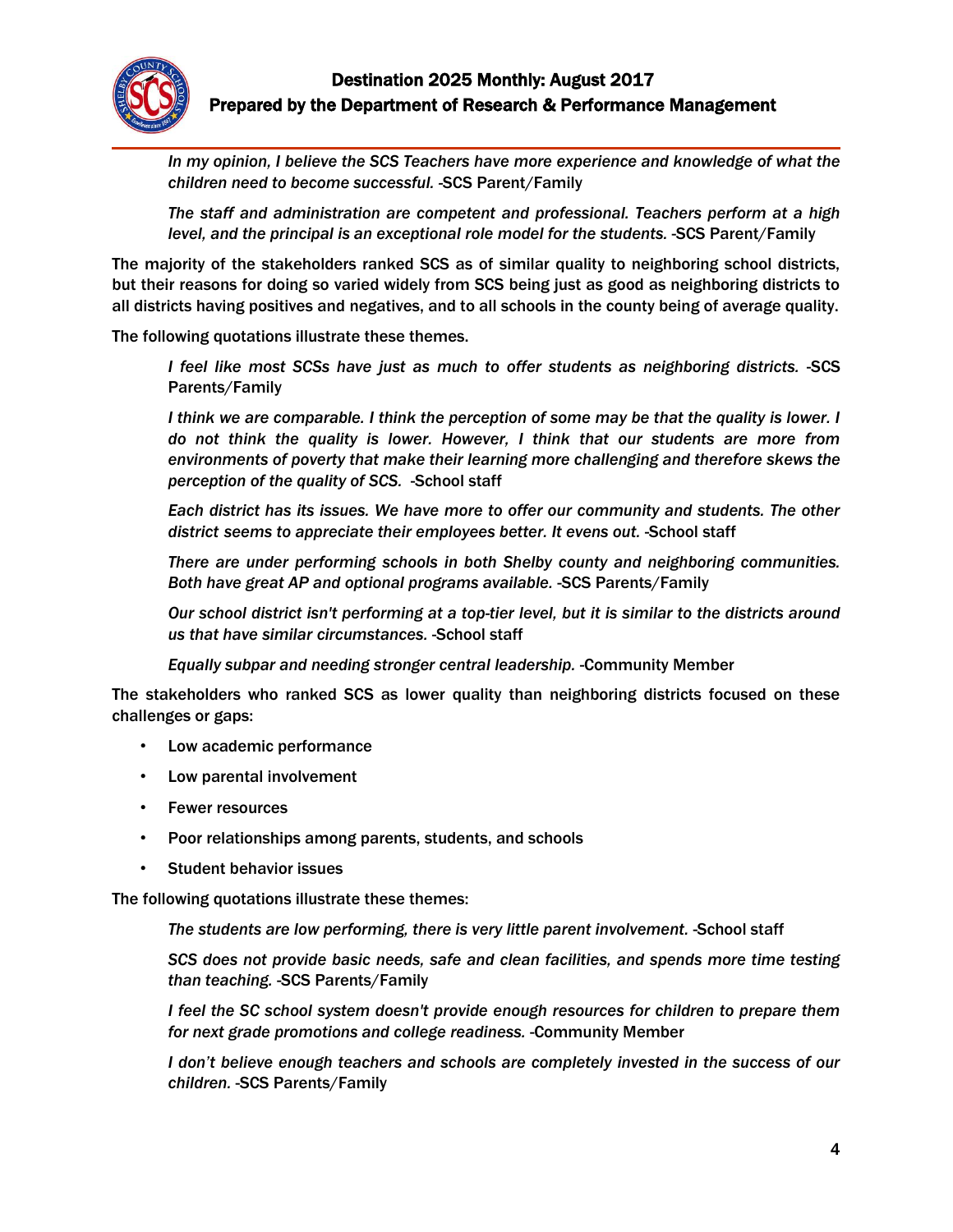

*The leadership principal & instructors (teachers) do not care for communicating with parents.* -SCS Parent/Family

*Behavior issues obstruct the learning environment for students who are focused on learning.* -SCS Parent/Family

*It appears that you all have discipline problems, lower test scores, and not enough financial resources to properly educate the students you have.* -Community Member

#### *SCS' Greatest Strengths*

Respondents ranked the top three (out of eleven) characteristics that they view as SCS' greatest strengths. Overall, the top three identified strengths were:

- *1. Variety of school & academic program options*
- *2. Effective teachers & school leaders*
- *3. School Safety*

Each group selected the first two characteristics listed above as part of the top three strengths, but there were a couple of differences from the overall rankings in the group results. School staff chose the same top three characteristics but ranked *Effective teachers & school leaders* first and *Variety of school & academic program options* second. SCS parents/family members' choices and rankings were the same as those for the respondents overall. Community members selected *Community Partnerships* as the top SCS strength, followed by *Variety of school & academic program options* second and *Effective teachers & school leaders* third. (See Figure 4).

| <b>District Characteristic</b>               | <b>School Staff</b><br><b>Ranking</b> | <b>SCS</b><br><b>Parents/Family</b><br><b>Ranking</b> | <b>Community</b><br><b>Ranking</b> |
|----------------------------------------------|---------------------------------------|-------------------------------------------------------|------------------------------------|
| Variety of school & academic program options |                                       |                                                       |                                    |
| Effective teachers & school leaders          |                                       |                                                       |                                    |
| <b>School Safety</b>                         |                                       |                                                       |                                    |
| <b>Community Partnerships</b>                |                                       |                                                       |                                    |

#### Figure 4: Stakeholder's Rankings of SCS' Greatest Strengths by Group

The high rankings of *Variety of school & academic program options* and *Effective teachers & school leaders* reflect the reasons listed above for stakeholders' higher or similar assessment of SCS compared to neighboring school districts.

#### *SCS' Greatest Weaknesses*

Respondents ranked the top three (out of eleven) characteristics that they view as SCS' greatest challenges. Overall, the top three identified challenges were:

- *1. Effective teachers & school leaders*
- 2. *Parent Involvement*
- 3. *Support (Special Education, Intervention, English as a Second Language, etc.)*

Each group selected the first characteristic listed above as part of the top three challenges, but there are a few differences from the overall rankings in the group results. School staff chose the same top three characteristics but ranked *Parent Involvement* first and *Effective teachers & school*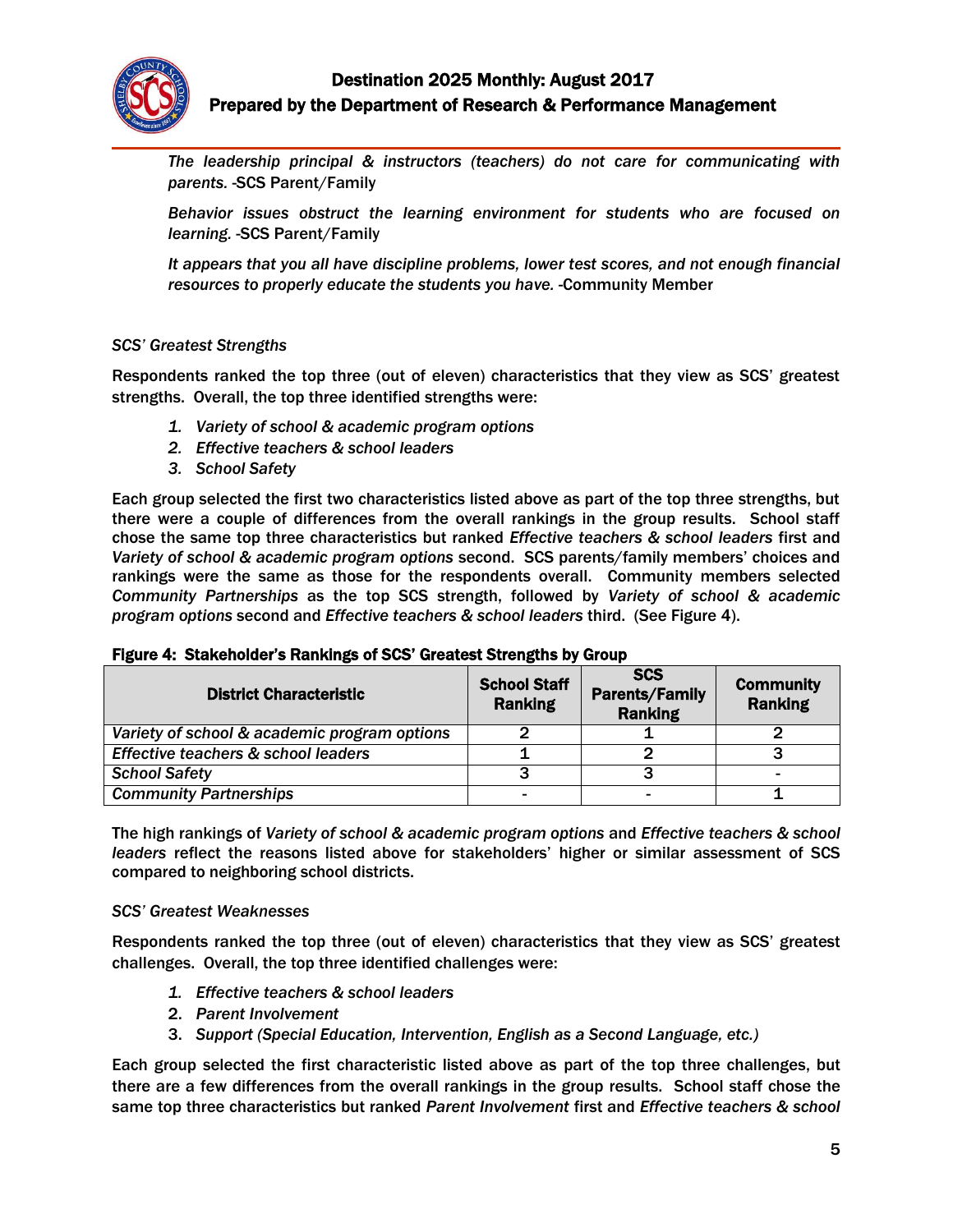

# Destination 2025 Monthly: August 2017 Prepared by the Department of Research & Performance Management

*leaders* second. SCS parents/family also chose the same top three characteristics but ranked *Support (Special Education, Intervention, English as a Second Language, etc.)* second and *Parent Involvement* third. Community members ranked *Effective teachers & school leaders* first, *Extracurricular activities (arts, athletics, clubs, etc.)* second, and *School Safety* third. (See Figure 5).

| <b>District Characteristic</b>                                                   | <b>School Staff</b><br><b>Ranking</b> | <b>SCS</b><br><b>Parents/Family</b><br><b>Ranking</b> | <b>Community</b><br><b>Ranking</b> |
|----------------------------------------------------------------------------------|---------------------------------------|-------------------------------------------------------|------------------------------------|
| Effective teachers & school leaders                                              | 2                                     |                                                       |                                    |
| <b>Parent Involvement</b>                                                        |                                       |                                                       |                                    |
| Support (Special Education, Intervention,<br>English as a Second Language, etc.) |                                       |                                                       |                                    |
| Extracurricular activities<br>athletics.<br>(arts.<br>clubs, etc.)               |                                       |                                                       |                                    |
| <b>School Safety</b>                                                             |                                       |                                                       |                                    |

## Figure 5: Stakeholder's Rankings of SCS' Greatest Challenges by Group

Stakeholders report *Effective teachers & school leaders* as both a strength and a weakness for the district. The rankings of this characteristic and *Parent Involvement* as top challenges reflect the reasons listed above for stakeholders' lower assessment of SCS compared to neighboring school districts. The inclusion of *Support (Special Education, Intervention, English as a Second Language, etc.)* as a top challenge may reflect stakeholders' concerns about SCS lack of financial and other resources needed to meet students' needs.

# *SCS District's Efforts to Keep Parents Informed of Important Information*

The majority (91%) of respondents report that SCS keeps parents informed of important information (see Figure 6). Fifty-eight percent of SCS Parents/Family members report that SCS keeps them very informed and 34% report being somewhat informed.



Figure 6: Percentage Rating of SCS District's Efforts to Keep Parents Informed of Important Information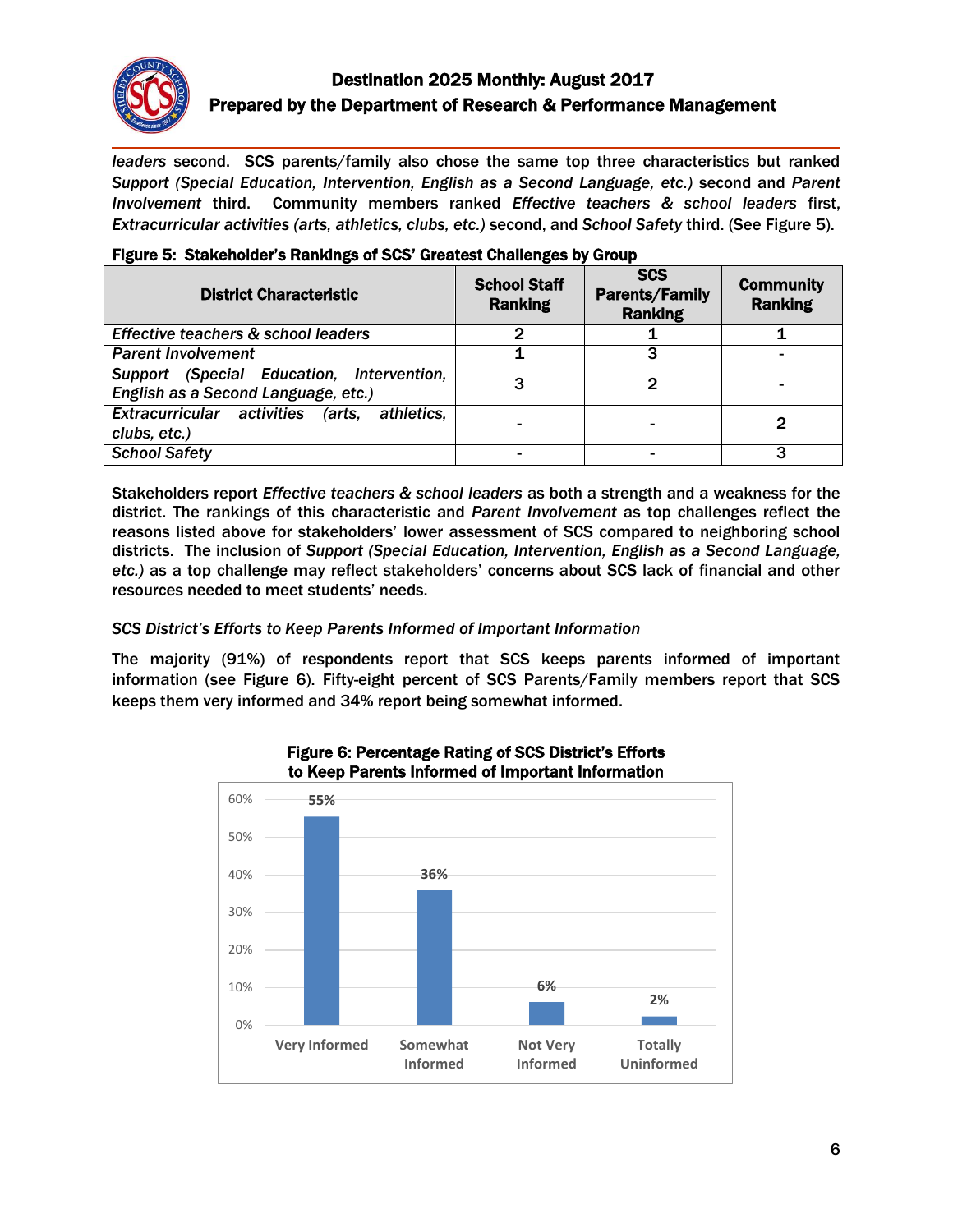

# Parents' Intent to Re-enroll Students

The majority (80%) of SCS Parent/Family members report that they will re-enroll their school-age children next year (see Figure 7).



# Figure 7: Percentage of SCS Parents/Family Members who

# Community/Business Partnerships with Priority Schools

In the last assessment in 2015, priority schools had a range of one to ten community/business partnerships. Over a third of the priority schools (38%; 9) had three to four community/business partnerships and another third (33%; 8) had five to seven community/business partnerships.



# Figure 8: Number of Community/Business Partnerships with Priority Schools